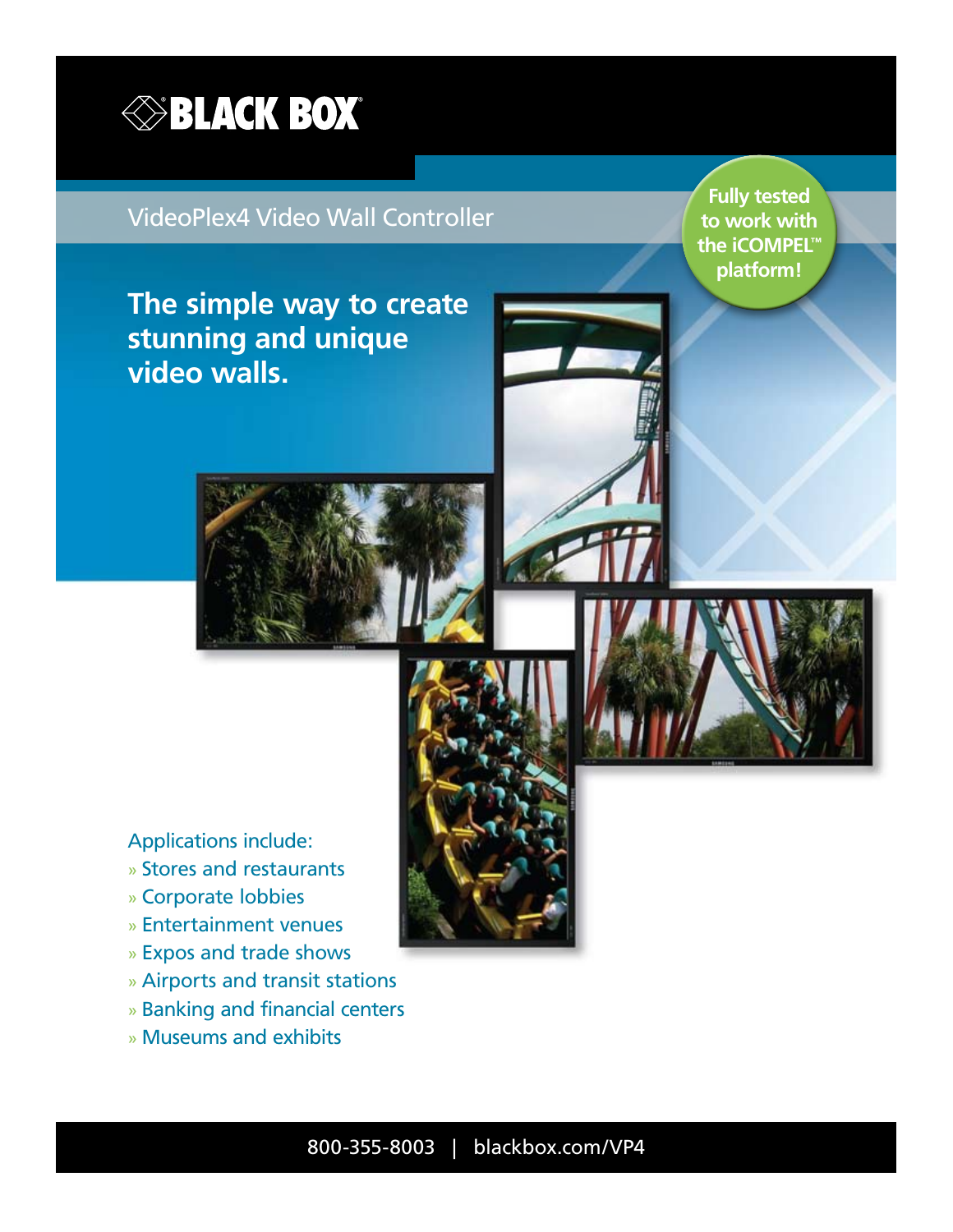VideoPlex4: Next-generation control *plus* the flexibility to create individually shaped video wall designs!



- » Control up to four displays in a wall configuration.
- » Daisychain multiple units to create walls with more than four displays.
- » Displays video sources on a video wall, freely scaled and positioned, including rotations of 90°, 180°, and 270°.
- » No restrictions on arrangement of screens in a wall or on combination of screen sizes.
- » Input resolutions up to 4K (3840 x 2160).
- » Outputs video digitally 100% in real time—great for displaying live camera feeds or animated content.
- » Gap compensation for images scaled across screens.
- » Configure using software loaded on a PC connected via a USB link.
- » Durable, stainless steel chassis.
- » 2U rackmountable (mounting kit included).
- » Windows® XP, Windows Vista®, Windows 7 compatible.
- » Low power consumption.

Control and scale video across four video displays of any size and resolution with the VideoPlex4 Video Wall Controller from Black Box. It's just what you need to create visually eye-catching video walls to advertise, promote, and educate your audience while projecting your message and content on a larger scale.



The VideoPlex4 is a standalone display wall controller that accepts a standard single- or dual-link DVI input and flexibly displays it on up to four output monitors. The appliance can input 4K resolution images and output them via DVI or analog RGB. You can reproduce the entire image on each screen or show cropped regions of the image on each screen.

Output resolution and frame rate do not need to be related to that of the input. The VideoPlex4 will optionally upscale and convert frame rates to each cropped region independently. Additionally, each output can be freely mirrored or rotated through 90°, 180°, or 270° to support creative mixes of landscape and portrait monitors.

Video is fed through the VideoPlex4 box live to all displays. Of the full input image, the controller simply crops the partial image for each display.

#### Flexible, expandable controller hardware.

The VideoPlex4 hardware features a DVI-D input port for connecting a digital video source. It can accept single- or dual-link signals.

On the outputs, the VideoPlex4 supports connections to four DVI-I (VGA or DVI) displays, and all VESA resolutions are supported. Use it to display images on your HDTV screens.

As an appliance-based solution, the VideoPlex4 gives you the advantages of quick setup and great stability, even in 24/7 applications. You don't need to install any software on source equipment. Just plug in the source devices and begin configuring your matrix of screens using a client computer.

Modular in design, it can also be combined with other VideoPlex4 units to control and scale video on more than four screens.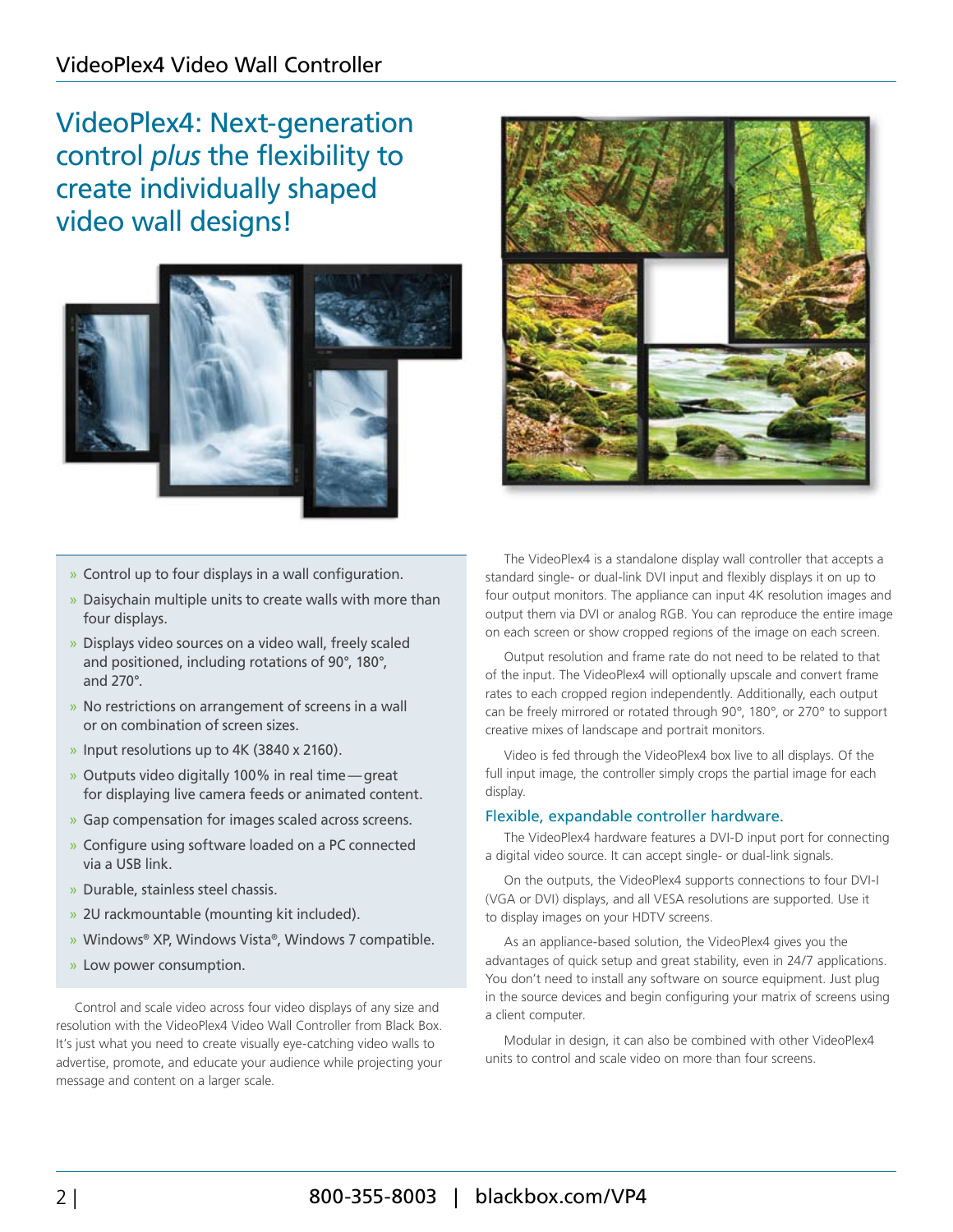## A hardware/software solution for setting up dazzling, large-scale video signage.



*VSC-VPLEX4: top: front view; bottom: rear view*

#### Works with various manufacturers' equipment.

The VideoPlex4 hardware sits between the sources and the displays. On all outputs, the video wall controller works with various types of digital displays from different manufacturers as long as they support VESA standard resolutions.

On the VideoPlex4 inputs, any source can be connected, whether it's a DVD player, a computer, a live feed from a camera, an iCOMPEL™ player or appliance, a media server, a video mixer, or a similar device.

#### Distortion-free display, no matter the amount of scaling.

The VideoPlex4 enlarges video across several screens in a way that compensates for gaps between displays so proportions are preserved. This way, you create a natural, distortion-free video wall viewing experience. Even when you move screens farther apart, gap compensation prevents unnatural jumps from one display to the next.

At high resolutions, like 4K, DVI signals normally can't be guaranteed beyond a cable length of 16 feet (5 m) because of signal losses inherent in the DVI cables and connectors. The VideoPlex4's active equalization hardware can compenstate for these losses and support cable lengths of up to 64 feet (20 m) even at full dual-link resolutions (330 Mhz pixel clock). Lower resolutions enable even longer cable lengths.

#### VideoPlex4 Video Wall Controller Applications







*When enlarging a video signal across several screens, gaps between displays are correctly compensated for, preventing jumps in the output image and providing a natural, distortion-free viewing experience on the video wall.*

*These are just a few examples of what can be achieved with VideoPlex4. Users are encouraged to experiment with different display configurations. For more examples, refer to the datasheet, which you can download at blackbox.com/VP4.*